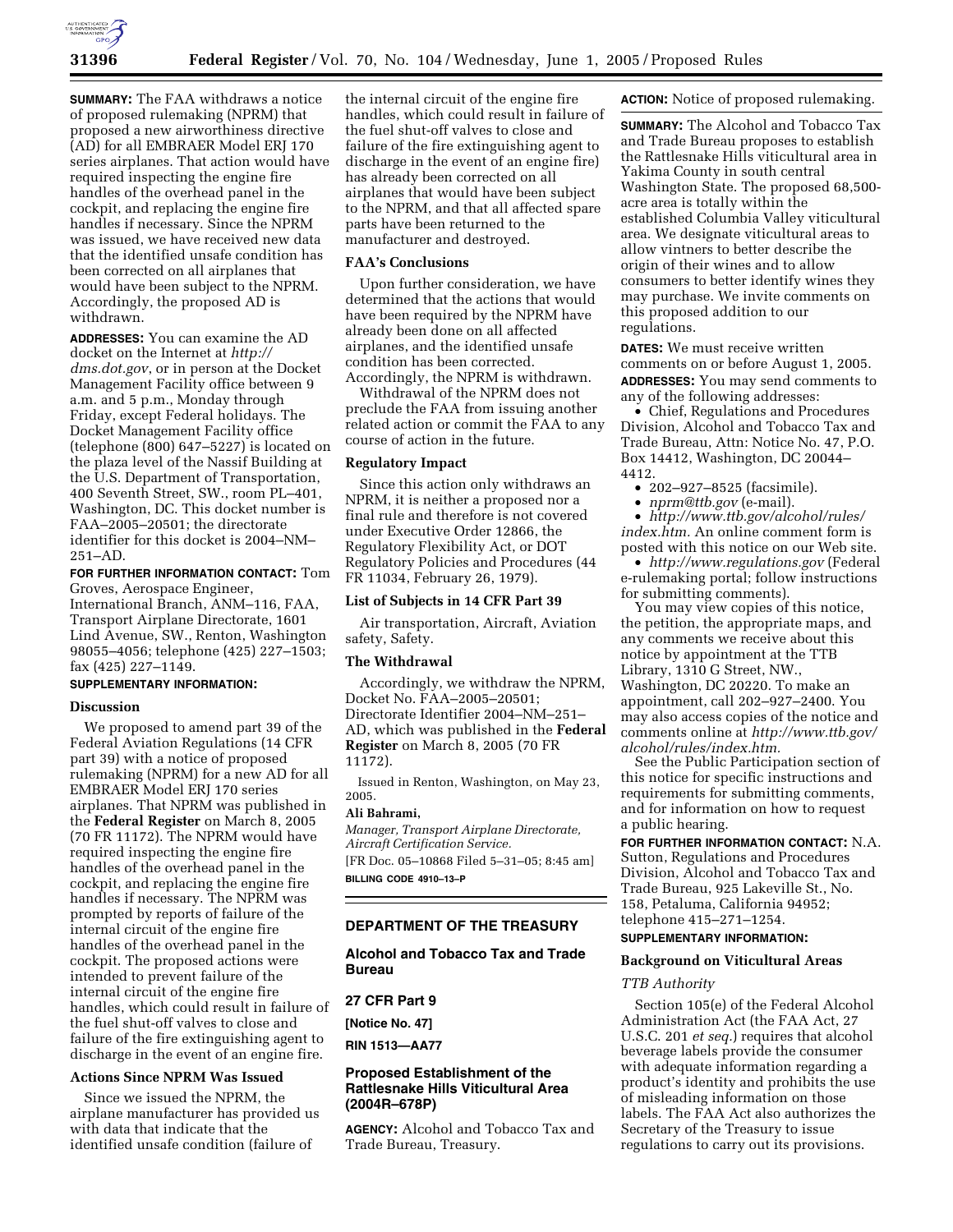The Alcohol and Tobacco Tax and Trade Bureau (TTB) administers these regulations.

Part 4 of the TTB regulations (27 CFR part 4) allows the establishment of definitive viticultural areas and the use of their names as appellations of origin on wine labels and in wine advertisements. Part 9 of the TTB regulations (27 CFR part 9) contains the list of approved viticultural areas.

### *Definition*

Section 4.25(e)(1)(i) of the TTB regulations  $(27 \text{ CFR } 4.25(e)(1)(i))$  defines a viticultural area for American wine as a delimited grape-growing region distinguishable by geographical features, the boundaries of which have been recognized and defined in part 9 of the regulations. These designations allow vintners and consumers to attribute a given quality, reputation, or other characteristic of a wine made from grapes grown in an area to its geographic origin. The establishment of viticultural areas allows vintners to describe more accurately the origin of their wines to consumers and helps consumers to identify wines they may purchase. Establishment of a viticultural area is neither an approval nor an endorsement by TTB of the wine produced in that area.

### *Requirements*

Section 4.25(e)(2) of the TTB regulations outlines the procedure for proposing an American viticultural area and provides that any interested party may petition TTB to establish a grapegrowing region as a viticultural area. Section 9.3(b) of the TTB regulations requires the petition to include—

• Evidence that the proposed viticultural area is locally and/or nationally known by the name specified in the petition;

• Historical or current evidence that supports setting the boundary of the proposed viticultural area as the petition specifies;

• Evidence relating to the geographical features, such as climate, soils, elevation, and physical features, that distinguish the proposed viticultural area from surrounding areas;

• A description of the specific boundary of the proposed viticultural area, based on features found on United States Geological Survey (USGS) maps; and

• A copy of the appropriate USGS map(s) with the proposed viticultural area's boundary prominently marked.

### **Rattlesnake Hills Petition**

Mr. Gail Puryear, on behalf of himself and ten vineyard and winery owners,

submitted a petition to TTB proposing the establishment of the 68,500-acre Rattlesnake Hills viticultural area. It is within the Yakima Valley viticultural area (27 CFR 9.69), which is inside the larger Columbia Valley viticultural area (27 CFR 9.74). As of 2005, the proposed Rattlesnake Hills viticultural area has 1,227 acres of vines in commercial production, according to the petition.

The Rattlesnake Hills name is well documented on State and national maps, including a 1910 USGS map. The proposed boundaries encompass the Rattlesnake Hills name recognition area and the distinguishing features of the region, including topography, soils, and climate.

The south central region of Washington State, home to the Rattlesnake Hills, includes the existing viticultural areas of Red Mountain, Yakima Valley, Walla Walla Valley, and Columbia Valley. The Walla Walla Valley and Columbia Valley viticultural areas extend from southern Washington into northern Oregon.

#### *Name Evidence*

The USGS maps for Elephant Mountain, Yakima East, Wapato, Granger NE, Granger NW, and Toppenish all identify the Rattlesnake Hills in Yakima County, Washington. The American Automobile Association (AAA) map for the Oregon and Washington State Series, published February 2003, shows Rattlesnake Hills in south central Washington, between the towns of Yakima and Kennewick. The Washington State Highways 1996– 1997 map, published by the Washington State Department of Transportation, shows the Rattlesnake Hills area to the east and west of Highway 241 and south of Highway 24.

The 1910 USGS Zillah map, reprinted in 1935, identifies Rattlesnake Hills along the T12N and T11N township line in ranges R21E and R22E. The map shows no human habitation in the Rattlesnake Hills area, with the settlements of Zillah, Granger, and Sunnyside to the south, along the Yakima River.

A Sunset magazine article in its August 1997 edition, ''Bringing home the Harvest—Pacific Northwest,'' by Jim McCausland, describes a tour that includes the Yakima, Washington, area and mentions Rattlesnake Hills. The article describes the Roza Canal at the base of the orchard- and vineyardcovered Rattlesnake Hills.

### *Boundary Evidence*

The proposed Rattlesnake Hills viticultural area, the petition explains, is an isolated grape-growing region with boundaries defined by the area's distinctive climate, soils, and topography. The Rattlesnake Hills name applies to the entire area within the proposed boundaries, as found on the USGS maps provided with the petition.

Nancy B. Hultquist, Ph.D., professor of Geography and Land Studies at Central Washington University in Ellensburg, and John F. Hultquist, Ph.D., former Adjunct Assistant Professor of Geography, Central Washington University, prepared the Rattlesnake Hills area's boundary documentation and geographical evidence for the viticultural area petition. This information is provided below.

The proposed Rattlesnake Hills viticultural area, within the larger Yakima Fold Belt, includes a series of asymmetrical anticlines with generally east-west trending, separated by basins. Also, the Rattlesnake Hills range has a steep north-facing side with a gentler south-facing slope. The south side of the range is the northern most region of the proposed viticultural area.

The petition's written boundary description and accompanying USGS maps define the proposed Rattlesnake Hills viticultural area boundaries. The proposed north boundary line of the viticultural area approximates the range's ridgeline, separating the range's south side from the north side. The proposed east boundary line follows the 120° west longitude line and (Bonneville) power lines. The proposed south boundary line meanders along the Sunnyside Canal, which flows southeast from the Yakima River. The terrain to the north of the Sunnyside Canal, and within the proposed boundaries, is hilly and characterized by ridge spurs to the north of the canal. Finally, the proposed west boundary line is a combination of the Sunnyside Canal and Interstate Highway 82.

Elevation is a primary distinguishing feature of the proposed Rattlesnake Hills viticultural area, the petition states. The proposed boundary line, at a minimum 850 feet in elevation, generally corresponds to the upslope of the foothills, as depicted on the USGS maps provided with the petition. Viticulture is considered possible with irrigation between 850 feet and 2,000 feet in elevation, the petition specifies.

Regional elevations below the 850 foot contour line are not conducive to successful viticulture based on damaging spring and fall frosts, heavy winterkill conditions, alkali soils and high water tables. As evidence, the petition states that vineyards planted in the region at elevations below 850 feet failed after years of struggle. The petition includes as an example the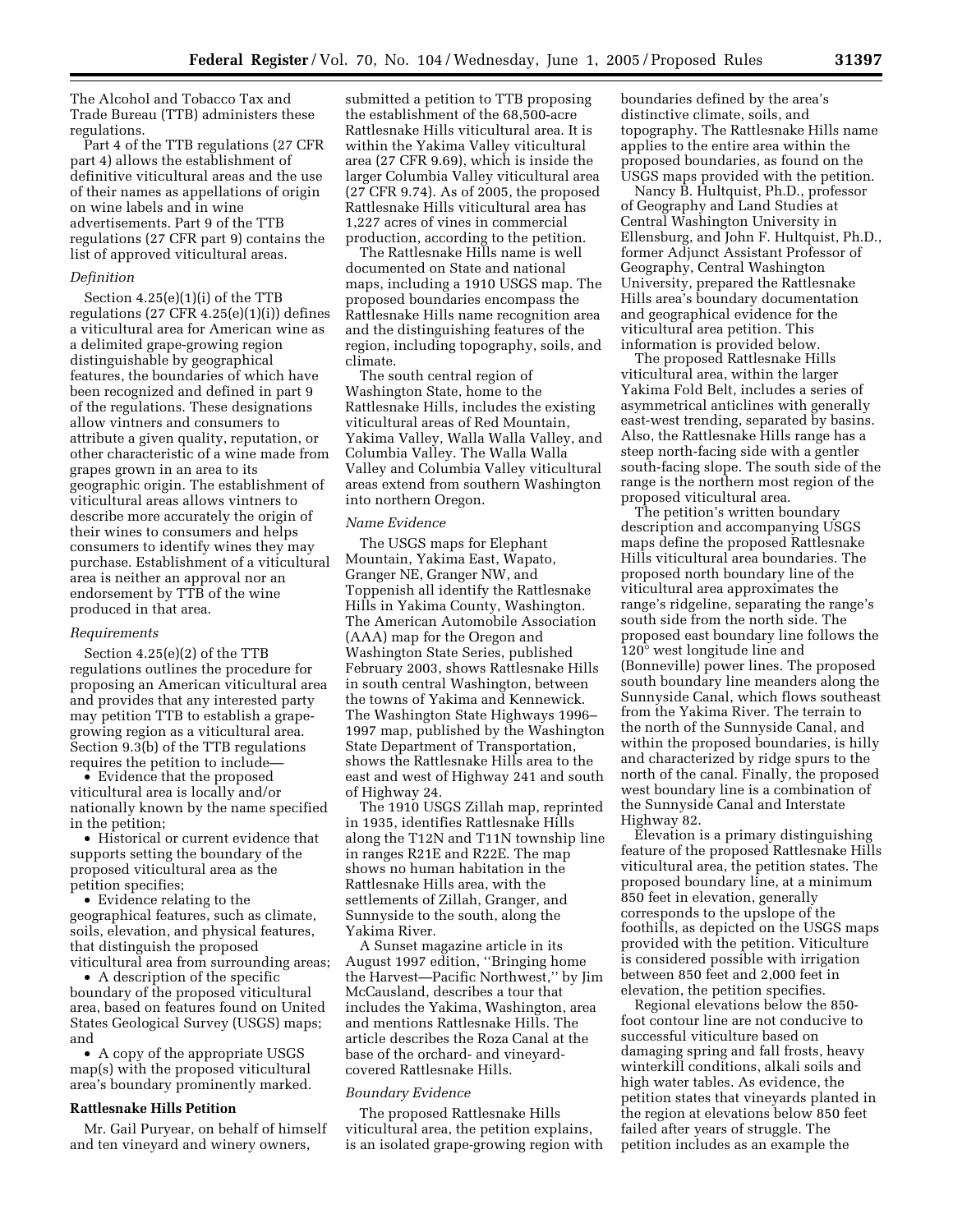Thalheimer vineyard project, two miles south of Sunnyside Canal and close to the city of Granger, which is below 850 feet in elevation. The project lasted ten years, but experienced continued vine damage from winterkill conditions. Also, in another example presented, William Pettit planted chardonnay grapes west of Toppenish on the valley floor, seven miles south of the proposed Rattlesnake Hills viticultural area. The vineyard suffered annual winterkill caused by vines reaching down to perennial water. After only three successful vintages in six years, Mr. Pettit removed the vineyard in 1987.

## *Distinguishing Features*

The proposed Rattlesnake Hills viticultural area's distinguishing features include its geographical orientation among large and small mountain ranges, hillside topography, moderate microclimate, and soils unique to the area.

### Geography

The Cascade Range, rising to about 6,000 feet in elevation, runs north to south and divides eastern and western Washington State, as shown on USGS maps and the AAA map for the Oregon and Washington State Series. The high Cascade Range altitudes protect eastern Washington from much of the Pacific

Ocean's temperature influence and rainfall, the petition explains.

The Rattlesnake Hills, which vary in elevation from 850 feet to 3,085 feet, create a north flank to the Toppenish Creek/Yakima Valley floor at its immediate south, according to USGS maps and the petition. Also, south central Washington has a series of smaller east-west mountain ranges between the Cascade Range and the Columbia River.

### Topography

The Rattlesnake Hills range is oriented east to west. The ridgeline has dissected canyons, terraces, and ridges running south off the main ridge to the Yakima River, as the petition explains and the USGS maps depict. Vineyards are usually on ridges and terraces, and in areas with good air drainage, which lessens frost and winterkill conditions.

The proposed Rattlesnake Hills viticultural area topography includes a multitude of landscapes with differing aspect and hill slope positions, the petition explains. Also, low glacial terraces comprise the balance of the terrain found within the proposed viticultural area. Beyond the proposed boundaries, the rest of the Yakima Valley viticultural area, which surrounds the proposed viticultural area on the east, south and west sides, has a more open and consistent landscape

when compared to the Rattlesnake Hills area.

### Climate

The Rattlesnake Hills viticultural area petition includes data collected from eleven weather stations in the south central Washington State region, operated by Washington State University (WSU) under the Public Agricultural Weather System (PAWS). Two of the stations, the petition explains, are within the proposed viticultural area. Petition documentation shows the Buena station at 900 feet in elevation and the Outlook station at 1,300 feet in elevation, both within the proposed boundaries. The other nine stations are beyond the proposed Rattlesnake Hills boundaries, but within the south central Washington State region, according to the petition.

The weather data provides an annual average and a 10-year average of the growing degree-day summary for each station, in most cases. (A degree-day is each degree of a day's mean temperature that is above 50 degrees Fahrenheit, which is the minimum temperature required for grapevine growth; see ''General Viticulture,'' Albert J. Winkler, University of California Press, 1975.)

The chart below shows a 10-year average of the growing degree-day summary for each of the PAWS stations.

| Weather station                          | Degree-day units,<br>10-year annual<br>average                                       | Location related to<br><b>Rattlesnake Hills area</b>                                                                                                                                                                                   |
|------------------------------------------|--------------------------------------------------------------------------------------|----------------------------------------------------------------------------------------------------------------------------------------------------------------------------------------------------------------------------------------|
| Moxee<br>Benton City<br>Ruena<br>Outlook | 3133<br>2540<br>2096<br>2498<br>2554<br>2552<br>2588<br>3036<br>3297<br>2683<br>2870 | 1 mile west.<br>7 miles west.<br>2 miles north.<br>2.5 miles east.<br>6 miles southeast.<br>11 miles southeast.<br>14 miles southeast.<br>30 miles southeast.<br>40 miles southeast.<br>In Rattlesnake Hills.<br>In Rattlesnake Hills. |

The degree-day temperatures within the proposed Rattlesnake Hills viticultural area vary significantly from the surrounding regions, according to PAWS data. Growing season temperatures are especially warmer in the Red Mountain viticultural area to the east of the proposed viticultural area around Badger Canyon and Benton City. Also, the areas between the Rattlesnake Hills region and Red Mountain have much cooler growing seasons, as documented by the Port of Sunnyside and WSU Roza weather stations.

The Canadian-Polar air brought into eastern Washington by northeastern

winds can kill the vines, according to the petition. The proposed Rattlesnake Hills viticultural area is protected from these damaging winds by the Umptanum Ridge, Yakima Ridge, and Rattlesnake Hills that lie to the northeast. The ridges and hills divert the chilling winds eastward toward the Red Mountain and Walla Walla viticultural areas.

# Soil

The soils of the proposed Rattlesnake Hills viticultural area differ from soils in other Washington State viticultural areas, according to the petition. The

formation of the soils in the Rattlesnake Hills area was influenced by glacial fluvial (water transported) and eolian (wind transported silty loess) soils. The lower layer formation influences include volcanic cobbles and tuffaceous sands from the Ellensburg Formation.

The Rattlesnake Hills elevations at or above 1,100 feet perch beyond the influence of the Missoula Floods, according to the petition. Soils above the flooding influence developed on older volcanic sediments of the Ellensburg Formation. The soil parent materials weathered in a climate with 6 to 12 inches of rainfall annually and a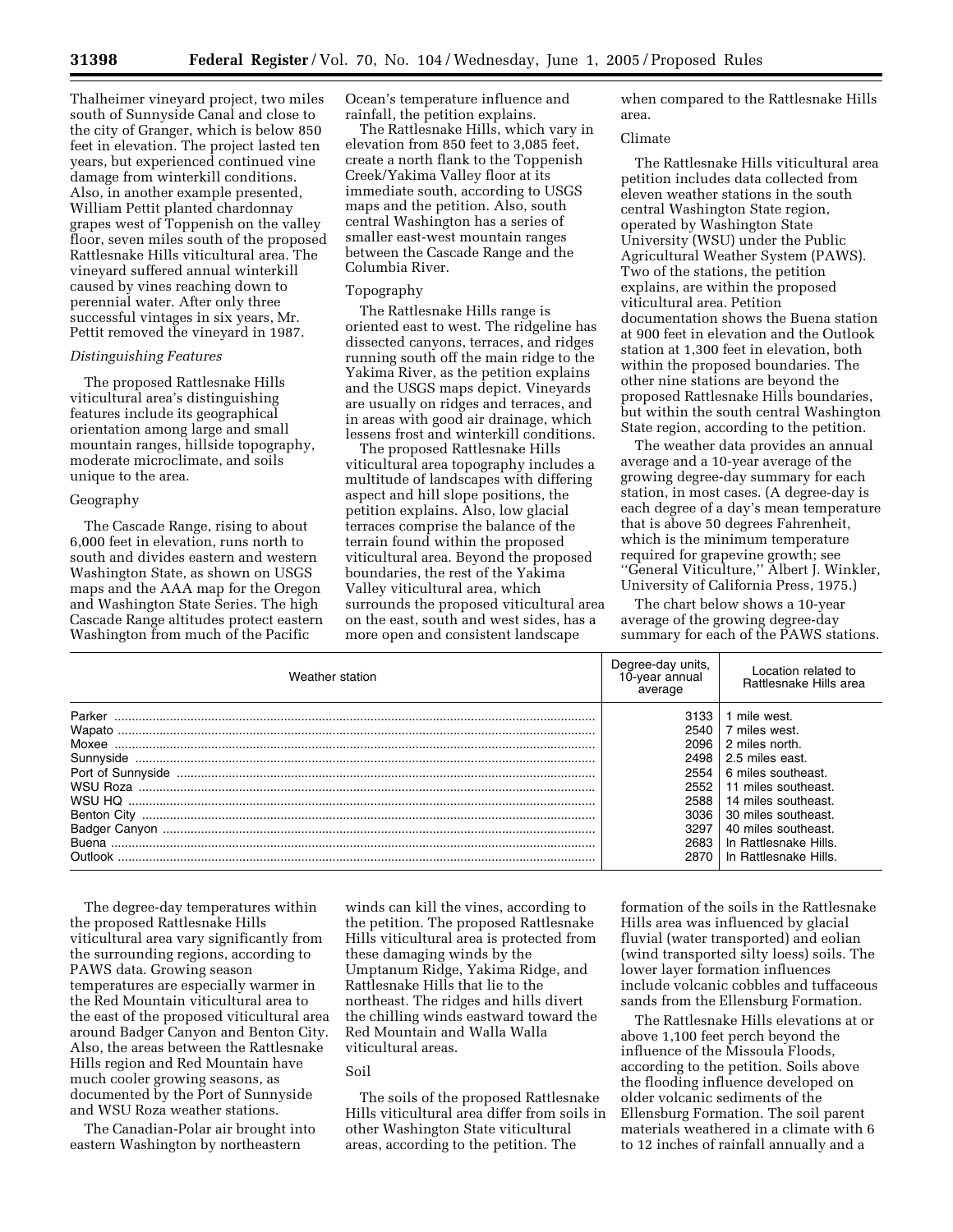dry summer. The two main soil classifications include Aridosols (desert soils) and Mollisols (prairie soils), according to the ''U.S. Soils Taxonomy'' (Soil Survey Staff, 1999; Boling, Frazier, and Busacca, 1998).

The Rattlesnake Hills soil is silt-loam or loam at the upper elevations, the petition notes. The characteristic soil textures contrast to the sand, loamy sand, and sand textures of the nearby Prosser Flats, Red Mountain, and Horse Heaven Hills regions.

The primary soils suitable for viticulture within the Rattlesnake Hills area include the Warden Series silt loams and a composite of Harwood-Burke-Wiehl series silt loams. The Warden Series soils, which are very deep and well drained, occupy terraces underlain by glacial fluvial sediments. Also, the Harwood-Burke-Wiehl series, a complex composition of three distinctively different soils, occupies the ridge tops and side slopes of steep hills. The three-soil composition forms from loess (wind-blown, silt-sized material) that overlies remnants of the Ellensburg Formation. The composition is common within the Rattlesnake Hills area, the petition notes, but is seldom found elsewhere in the Yakima Valley region. Also, the soil is shallow, which is in contrast to the uniformly deep, siltloamy and sandy soils found in the balance of the Yakima Valley viticultural area.

Other soils in the proposed Rattlesnake Hills viticultural area include the Kiona silt loam series in the northwest corner, the petition states. Also, along the top of the Rattlesnake Ridge, the Lickskillet series silt loam and the Starbuck series provide a suitable viticultural environment when irrigation is available.

Common soil characteristics within the proposed Rattlesnake Hills viticultural area include a mesic soil regime, the petition states. The annual soil temperature is between 8 degrees Centigrade and 15 degrees Centigrade. Mean summer soil temperatures vary between 15 degrees Centigrade and 22 degrees Centigrade. Also, the soil pH is consistent, ranging from neutral at pH 6.6 to mildly alkaline at pH 8.4.

The topsoil layer is generally formed by loess and lesser amounts of volcanic ash, according to the petition. When Mount St. Helens erupted in 1980, the Rattlesnake Hills region received between one half-inch and one inch of volcanic ash topsoil.

The northern border of the proposed Rattlesnake Hills viticultural area sits at the highest elevations of the range, as noted on the USGS maps. The northfacing slope of the Rattlesnake Hills,

immediately beyond the proposed north boundary line, is covered with Lickskillet, a very stony silt loam on 5 to 45 percent slopes. The very stony soils, steep slopes and lack of irrigation make this terrain unsuitable for viticulture, the petition states.

The eastern border of the proposed Rattlesnake Hills viticultural area starts at the intersection of the Rattlesnake Hills summit with the 120°00′ west longitude line, according to the petition's written boundary description. The boundary line follows the longitude line south to its intersection with the Bonneville power lines and then continues south to the Sunnyside Canal. The topography east of the proposed boundary line is a large basin with Warden Series silt loams on 2 to 5 percent slopes. The area has some Esquatzel silty loam on the same gentle slopes.

Along the southern boundary lines of the proposed Rattlesnake Hills viticultural area, and south beyond Sunnyside Canal, the area changes to large flat bottom terrain and small remnants of glacial terraces, the petition notes. Esquatzel Series silt loams dominate the terrain, according to the ''Soil Survey of Yakima County Area, Washington,'' (Lenfesty and Reedy, 1985). The area has Warden Series soils that, as the petition explains, are more geologically eroded and on a lower elevation terrain than the Warden Series of the Rattlesnake Hills region to the north.

Past the western border of the proposed Rattlesnake Hills viticultural area, USGS maps note, the hills drop down into the Yakima River. Immediately west of the river, and beyond the petitioned boundaries, lies the valley floor with the Weirman Association soils, as documented in the ''Soil Survey of Yakima Indian Reservation Irrigated Area, Washington, Part of Yakima County,'' (United States Department of Agriculture, 1976). Continuing westward from the boundary line, the Ashue-Naches Association occupies the bottomland of an older Yakima River flood plain. Also, as the Yakima River Valley inclines westward to Ahtanum Ridge, the prevalent Warden Series soil creates a common link to the Rattlesnake Hills area, according to the petition. However, the Warden Series soil in the Rattlesnake Hills terrain includes the exposure of the Ellensburg Formation. The Ahtanum Ridge soil does not include such an exposure.

### *Boundary Description*

See the narrative boundary description of the petitioned-for viticultural area in the proposed regulatory text published at the end of this notice.

# *Maps*

The petitioners provided the required maps, and we list them below in the proposed regulatory text.

### **Impact on Current Wine Labels**

Part 4 of the TTB regulations prohibits any label reference on a wine that indicates or implies an origin other than the wine's true place of origin. If we establish this proposed viticultural area, its name, ''Rattlesnake Hills'' will be recognized as a name of viticultural significance. Consequently, wine bottlers using ''Rattlesnake Hills'' in a brand name, including a trademark, or in another label reference as to the origin of the wine, will have to ensure that the product is eligible to use the viticultural area's name as an appellation of origin. On the other hand, we do not believe that any single part of the proposed viticultural area name standing alone, such as ''Rattlesnake,'' would have viticultural significance if the new area is established. Accordingly, the proposed part 9 regulatory text set forth in this document specifies only the full ''Rattlesnake Hills'' name as a term of viticultural significance for purposes of part 4 of the TTB regulations.

For a wine to be eligible to use as an appellation of origin the name of a viticultural area specified in part 9 of the TTB regulations, at least 85 percent of the grapes used to make the wine must have been grown within the area represented by that name, and the wine must meet the other conditions listed in 27 CFR 4.25(e)(3). If the wine is not eligible to use the viticultural area name as an appellation of origin and that name appears in the brand name, then the label is not in compliance and the bottler must change the brand name and obtain approval of a new label. Similarly, if the viticultural area name appears in another reference on the label in a misleading manner, the bottler would have to obtain approval of a new label. Accordingly, if a new label or a previously approved label uses the name ''Rattlesnake Hills'' for a wine that does not meet the 85 percent standard, the new label will not be approved, and the previously approved label will be subject to revocation, upon the effective date of the approval of the Rattlesnake Hills viticultural area.

Different rules apply if a wine has a brand name containing a viticultural area name that was used as a brand name on a label approved before July 7, 1986. See 27 CFR 4.39(i)(2) for details.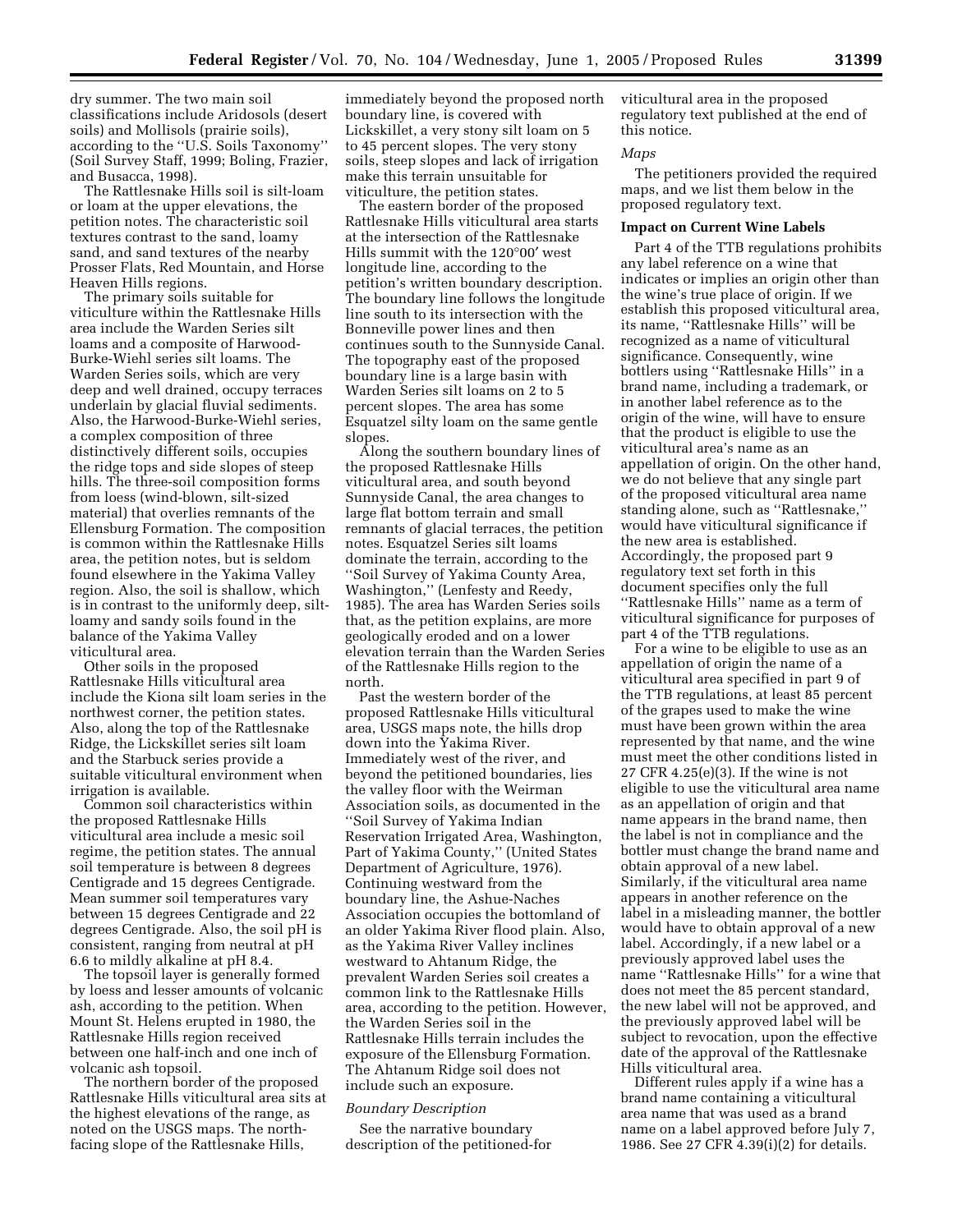# **Public Participation**

## *Comments Invited*

We invite comments from interested members of the public on whether we should establish the proposed viticultural area. We are also interested in receiving comments on the sufficiency and accuracy of the name, boundary, climatic, and other required information submitted in support of the petition. Please provide any available specific information in support of your comments.

Because of the potential impact of the establishment of the proposed Rattlesnake Hills viticultural area on wine labels that include the words ''Rattlesnake Hills'' as discussed above under *Impact on Current Wine Labels,* we are particularly interested in comments regarding whether there will be a conflict between the proposed area name and currently used brand names. If a commenter believes that a conflict will arise, the comment should describe the nature of that conflict, including any negative economic impact that approval of the proposed viticultural area will have on an existing viticultural enterprise. We are also interested in receiving suggestions for ways to avoid any conflicts, for example by adopting a modified or different name for the viticultural area.

Although TTB believes that only the full name ''Rattlesnake Hills'' should be considered to have viticultural significance upon establishment of the proposed new viticultural area, we also invite comments from those who believe that ''Rattlesnake'' standing alone would have viticultural significance upon establishment of the area. Comments in this regard should include documentation or other information supporting the conclusion that use of ''Rattlesnake'' on a wine label could cause consumers and vintners to attribute to the wine in question the quality, reputation, or other characteristic of wine made from grapes grown in the proposed Rattlesnake Hills viticultural area.

#### *Submitting Comments*

Please submit your comments by the closing date shown above in this notice. Your comments must include this notice number and your name and mailing address. Your comments must be legible and written in language acceptable for public disclosure. We do not acknowledge receipt of comments, and we consider all comments as originals. You may submit comments in one of five ways:

• *Mail:* You may send written comments to TTB at the address listed in the **ADDRESSES** section.

• *Facsimile:* You may submit comments by facsimile transmission to 202–927–8525. Faxed comments must—

• (1) Be on 8.5- by 11-inch paper;

• (2) Contain a legible, written signature; and

• (3) Be no more than five pages long. This limitation assures electronic access to our equipment. We will not accept faxed comments that exceed five pages.

• *E-mail:* You may e-mail comments to *nprm@ttb.gov.* Comments transmitted by electronic mail must—

(1) Contain your e-mail address;

(2) Reference this notice number on the subject line; and

(3) Be legible when printed on 8.5-by 11-inch paper.

• *Online form:* We provide a comment form with the online copy of this notice on our Web site at *http:// www.ttb.gov/alcohol/rules/index.htm.* Select the ''Send comments via e-mail'' link under this notice number.

• *Federal e-Rulemaking Portal:* To submit comments to us via the Federal e-rulemaking portal, visit *http:// www.regulations.gov* and follow the instructions for submitting comments.

You may also write to the Administrator before the comment closing date to ask for a public hearing. The Administrator reserves the right to determine, in light of all circumstances, whether to hold a public hearing.

### *Confidentiality*

All submitted material is part of the public record and subject to disclosure. Do not enclose any material in your comments that you consider confidential or inappropriate for public disclosure.

# *Public Disclosure*

You may view copies of this notice, the petition, the appropriate maps, and any comments we receive by appointment at the TTB Library at 1310 G Street, NW., Washington, DC 20220. You may also obtain copies at 20 cents per 8.5- x 11-inch page. Contact our librarian at the above address or telephone 202–927–2400 to schedule an appointment or to request copies of comments.

For your convenience, we will post this notice and comments we receive on the TTB Web site. We may omit voluminous attachments or material that we consider unsuitable for posting. In all cases, the full comment will be available in the TTB Library. To access the online copy of this notice and the submitted comments, visit *http:// www.ttb.gov/alcohol/rules/index.htm.*

Select the ''View Comments'' link under this notice number to view the posted comments.

# **Regulatory Flexibility Act**

We certify that this proposed regulation, if adopted, would not have a significant economic impact on a substantial number of small entities. The proposed regulation imposes no new reporting, recordkeeping, or other administrative requirement. Any benefit derived from the use of a viticultural area name would be the result of a proprietor's efforts and consumer acceptance of wines from that area. Therefore, no regulatory flexibility analysis is required.

## **Executive Order 12866**

This proposed rule is not a significant regulatory action as defined by Executive Order 12866, 58 FR 51735. Therefore, it requires no regulatory assessment.

#### **Drafting Information**

N.A. Sutton of the Regulations and Procedures Division drafted this notice.

# **List of Subjects in 27 CFR Part 9**

Wine.

#### **Proposed Regulatory Amendment**

For the reasons discussed in the preamble, we propose to amend title 27 CFR, chapter 1, part 9, as follows:

### **PART 9—AMERICAN VITICULTURAL AREAS**

1. The authority citation for part 9 continues to read as follows:

**Authority:** 27 U.S.C. 205.

2. Amend subpart C by adding § 9. to read as follows:

### **Subpart C—Approved American Viticultural Areas**

### **§ 9.**\_\_\_ **Rattlesnake Hills.**

(a) *Name.* The name of the viticultural area described in this section is ''Rattlesnake Hills''. For purposes of part 4 of this chapter, ''Rattlesnake Hills'' is a term of viticultural significance.

(b) *Approved Maps.* The eight United States Geological Survey, 1:24,000 scale, topographic maps used to determine the boundaries of the Rattlesnake Hills viticultural area are titled—

(1) Yakima East Quadrangle, Washington—Yakima Co., 1953, Photorevised 1985;

(2) Elephant Mountain Quadrangle, Washington—Yakima Co., 1953, Photorevised 1985;

(3) Granger NW Quadrangle, Washington—Yakima Co., 1965;